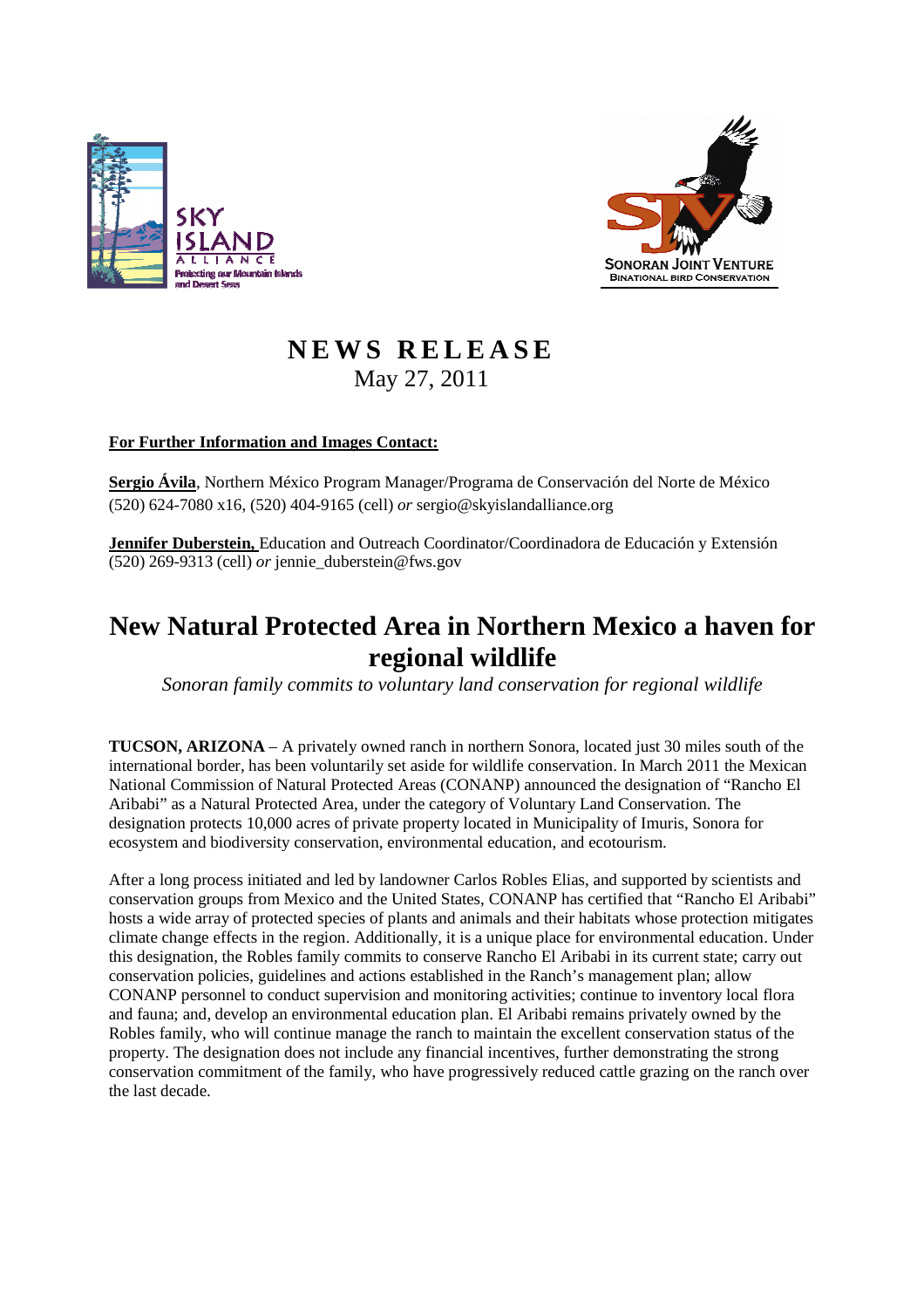"Our family is proud to provide a preserve for the region's plants and animals in perpetuity," says Carlos Robles Elias, owner of Rancho El Aribabi. "For my family it means sharing our lives with all the wildlife that surrounds us. It is very satisfactory and it teaches us, and society in general, to share the world. Whether we realize it or not, we all have a commitment to protect the natural world, since we rely on nature to eat and live."

Every year, El Aribabi hosts numerous tourists, workshops, training sessions, and research projects partnering with groups like the University of Sonora, the Sonoran Joint Venture (SJV) and Sky Island Alliance (SIA).

"The excellent habitat, combined with a landowner with a strong conservation ethic, made the Ranch a natural fit for our work," says SJV Coordinator Robert Mesta. "Finding a rancher in northern Mexico like Carlos Robles, who so strongly supports conservation, is unique. We knew we needed to encourage and support his efforts."

"Designating Rancho El Aribabi as a protected area gives the Robles family the recognition they deserve for their hard work in bringing attention to the incredible diversity of their land, as well as their efforts to protect and improve the area for wildlife in the region," says Mesta. "Rancho El Aribabi will continue to provide excellent habitat for birds and other wildlife for years to come."

"Sky Island Alliance commends ranch owner Carlos Robles and his family for their work and commitment to wildlife conservation," says SIA Executive Director, Melanie Emerson. "His successes expand beyond international borders, and his land ethic reaches people from all walks of life, making him a model for community-based conservation in the region." SIA has documented jaguars, ocelots and many other common and protected species, and has provided training for over one hundred volunteers and students from Mexico and the U.S. on the ranch.

El Aribabi remains privately owned by the Robles family, who will continue manage the ranch to maintain the excellent conservation status of the property. They will follow the CONANP-approved management guidelines and plan.

#### **About protected species in the area**:

The ranch provides desert, river, grassland, and mountain habitats for a variety of animals such as Jaguar, Ocelot, Thick-billed Kingbird, Green kingfisher, Rose-throated Becard, Sinaloa Wren, Black-capped Gnatcatcher, Montezuma Quail, Five-striped Sparrow, Streak-backed Oriole, Common Black Hawk, Golden Eagle, Gray Hawk, Desert tortoise and Gila monster.

### **About Sky Island Alliance's work at El Aribabi**:

Sky Island Alliance (SIA) partners with Mexican ranchers in northern Sonora to protect critical wildlife migration corridors that link important habitat areas between Mexico and the United States, like that of jaguars and ocelots. In 2006 SIA signed a conservation agreement with El Aribabi, defining wildlife monitoring, habitat restoration and environmental education activities. SIA recently collected images of a mother ocelot and its kitten traveling together along a remote canyon in El Aribabi. These remarkable photographs are the first documentation of breeding ocelots in the region, and are part of the continued verifiable record of rare felines living in the border region. To date, SIA has collected nearly 60 photographs of at least six ocelots and ten photos of two jaguars.

#### **About the Sonoran Joint Venture's work at El Aribabi**:

In 2004 the Sonoran Joint Venture (SJV) began working at Rancho El Aribabi to study winter bird populations in riparian habitat on the ranch. Since their initial bird surveys seven years ago, the SJV has supported the efforts of the Robles family, who owns and manages the ranch, by providing funds for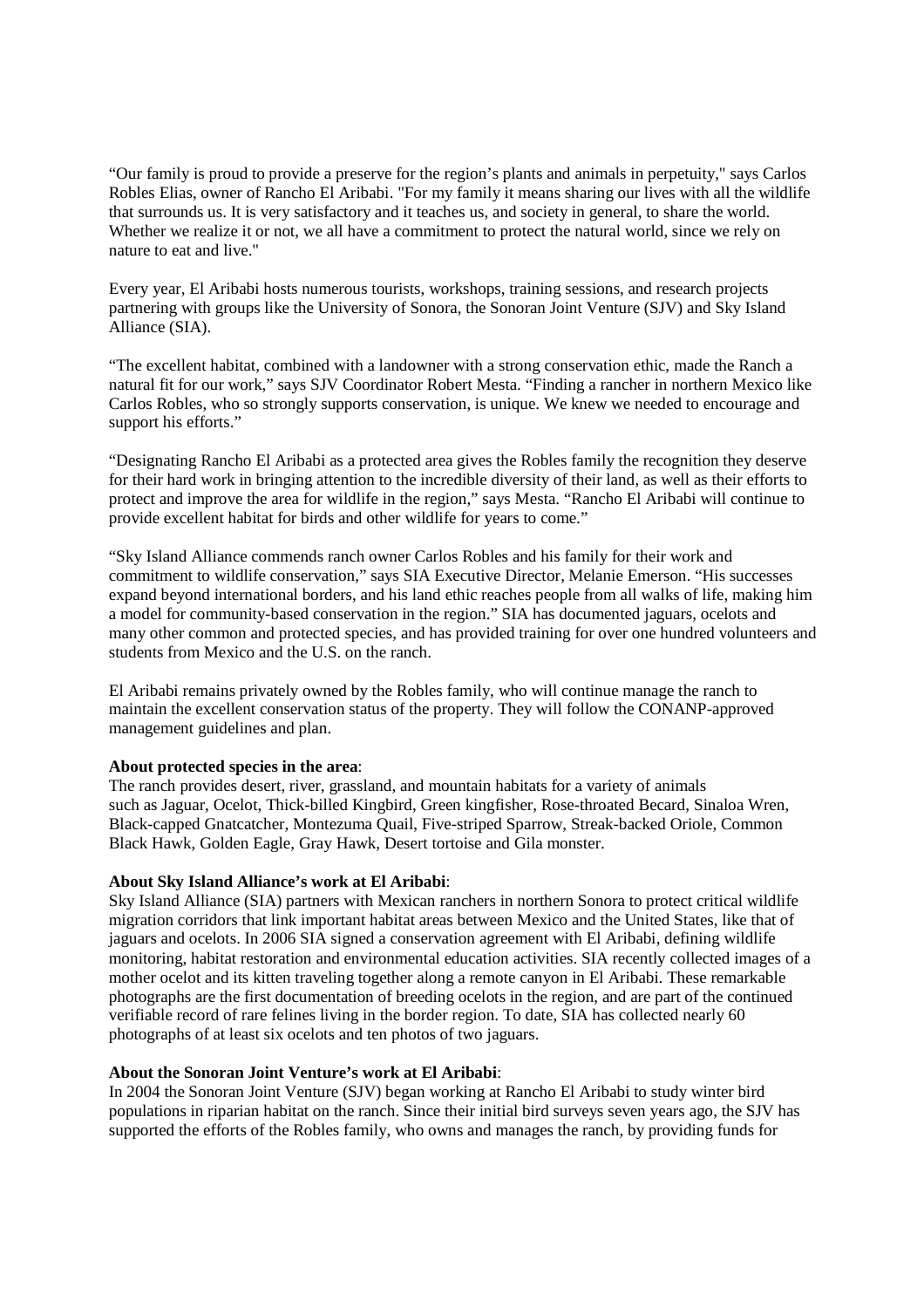riparian habitat protection, hosting training workshops and meetings, and spreading the word about the work of the Robles family to protect the ranch.

### **About the Sky Island region**:

The Sky Island region of southwest United States and northwest Mexico is comprised of mountain "islands" separated by desert and grassland valleys. This biologically diverse region is a unique blend of temperate and tropical biological zones and species. The Sky Islands are home to four species of wild cats – jaguar, puma, bobcat, and ocelot.

**El Aribabi** is a privately-owned conservation, education and recreation ranch in northern Mexico. For more information visit elaribabi.org

**Sky Island Alliance** is a grassroots organization dedicated to the protection and restoration of the rich natural heritage of native species and habitats in the Sky Island region of the southwestern United States and northwestern Mexico. Sky Island Alliance works with volunteers, scientists, land owners, public officials, and government agencies to establish protected areas, restore healthy landscapes, and promote public appreciation of the region's unique biological diversity. For additional information about Sky Island Alliance, its programs, and how to join please visit www.skyislandalliance.org.

**The Sonoran Joint Venture's** mission is the conservation of the unique birds and habitats of the southwestern United States and northwestern Mexico. Learn more by visiting www.sonoranjv.org

###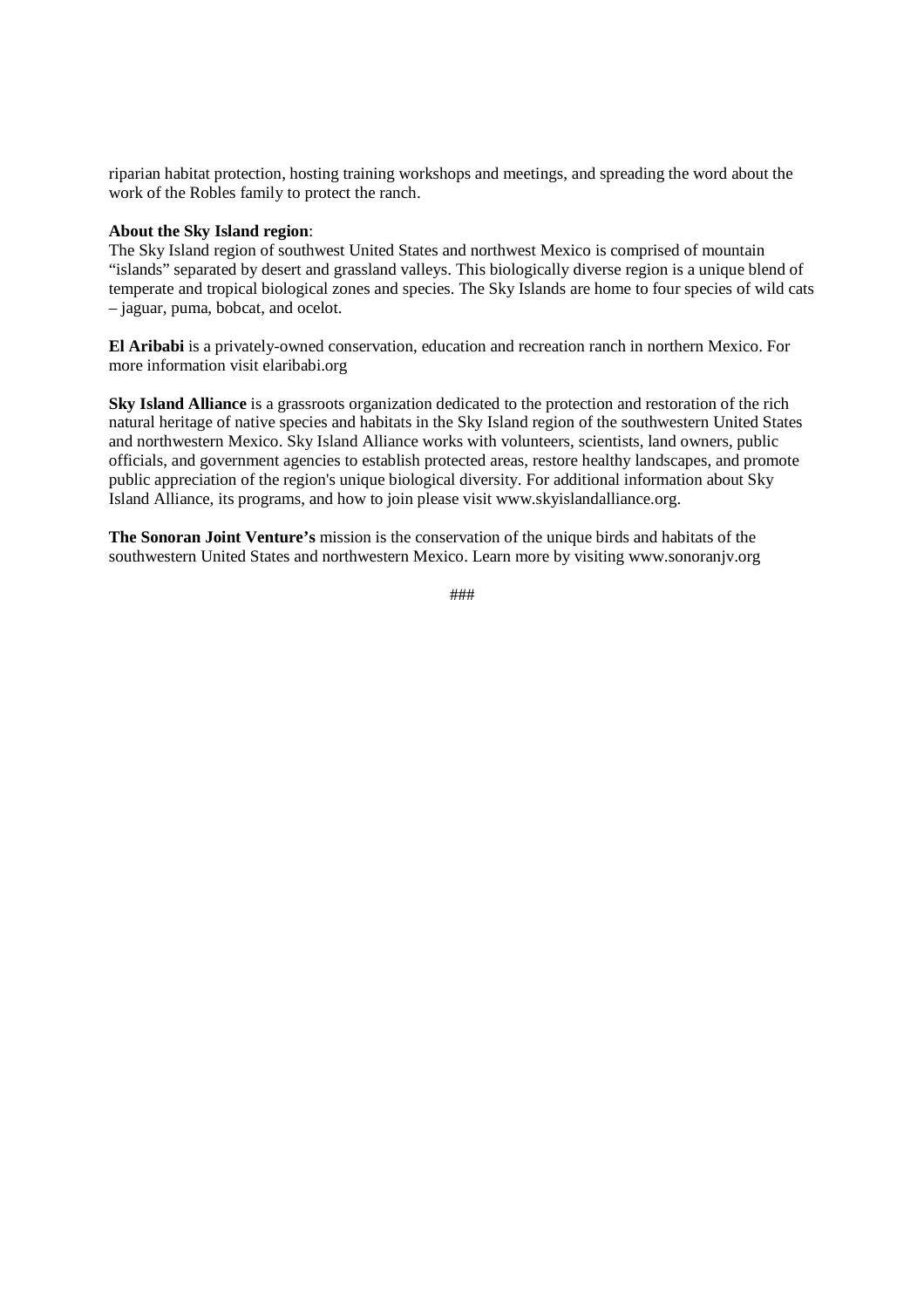

Two different jaguars have been photographed in 2010 and 2011 by Sky Island Alliance in partnership with Rancho El Aribabi in Sonora, Mexico. The presence of wide-ranging carnivores like black bears, ocelots, bobcats, mountain lions and jaguars is indicator of healthy ecosystems and wild prey populations.